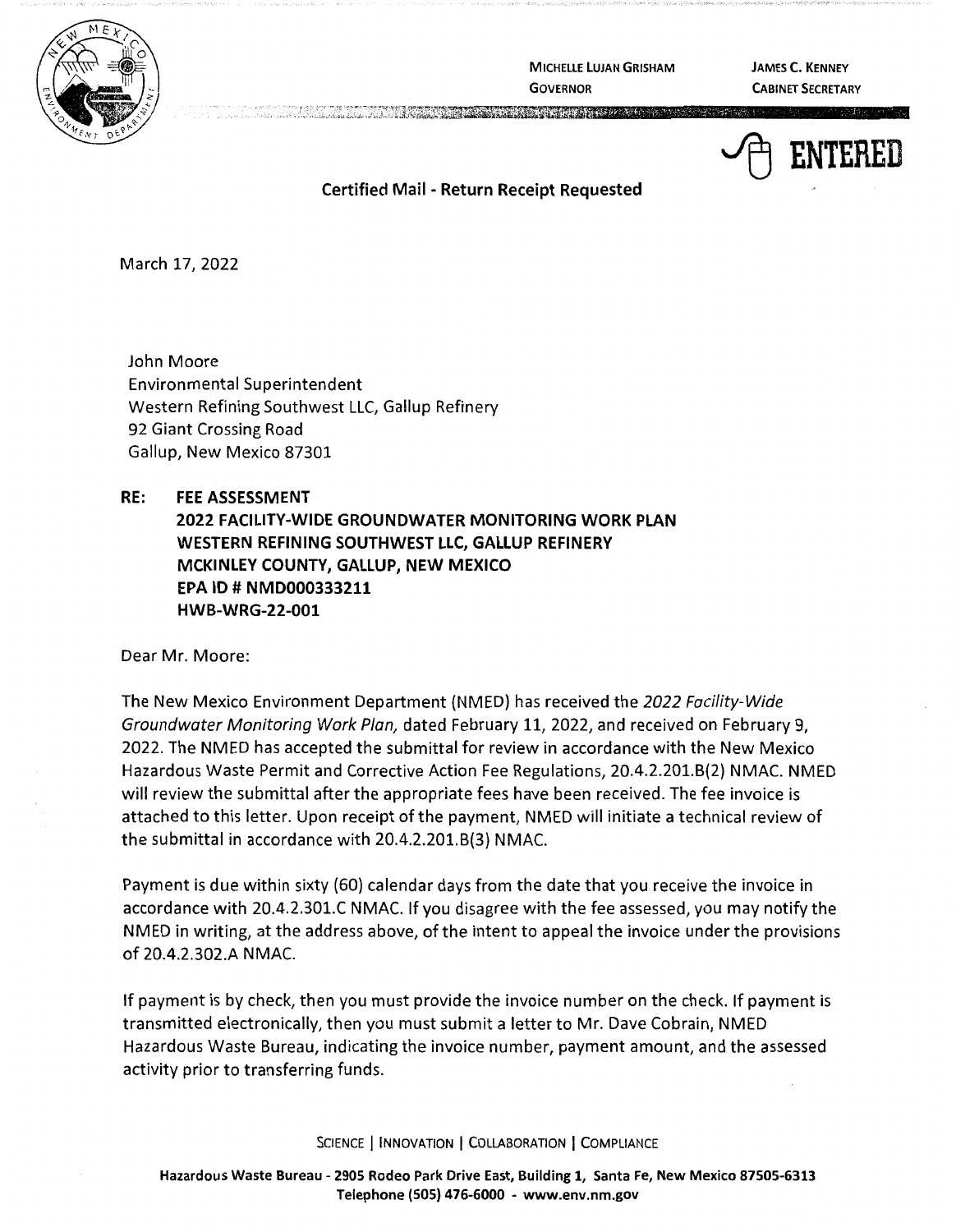Mr. Moore March 17, 2022 Page 2

If you have any questions regarding this letter, please contact Michiya Suzuki of my staff at 505- 690-6930.

Sincerely,

 $\mathcal{L}$  ,  $\mathcal{L}$ / // .. />/, . , .. ;' *\_\_ .,...,,..,..c\_/ L* ·'- . ( \_\_\_\_\_\_ ..

Dave Cobrain Program Manager Hazardous Waste Bureau

cc: J. Sanchez, NMED HWB L. Tsinnajinnie, NMED HWB M. Suzuki, NMED HWB